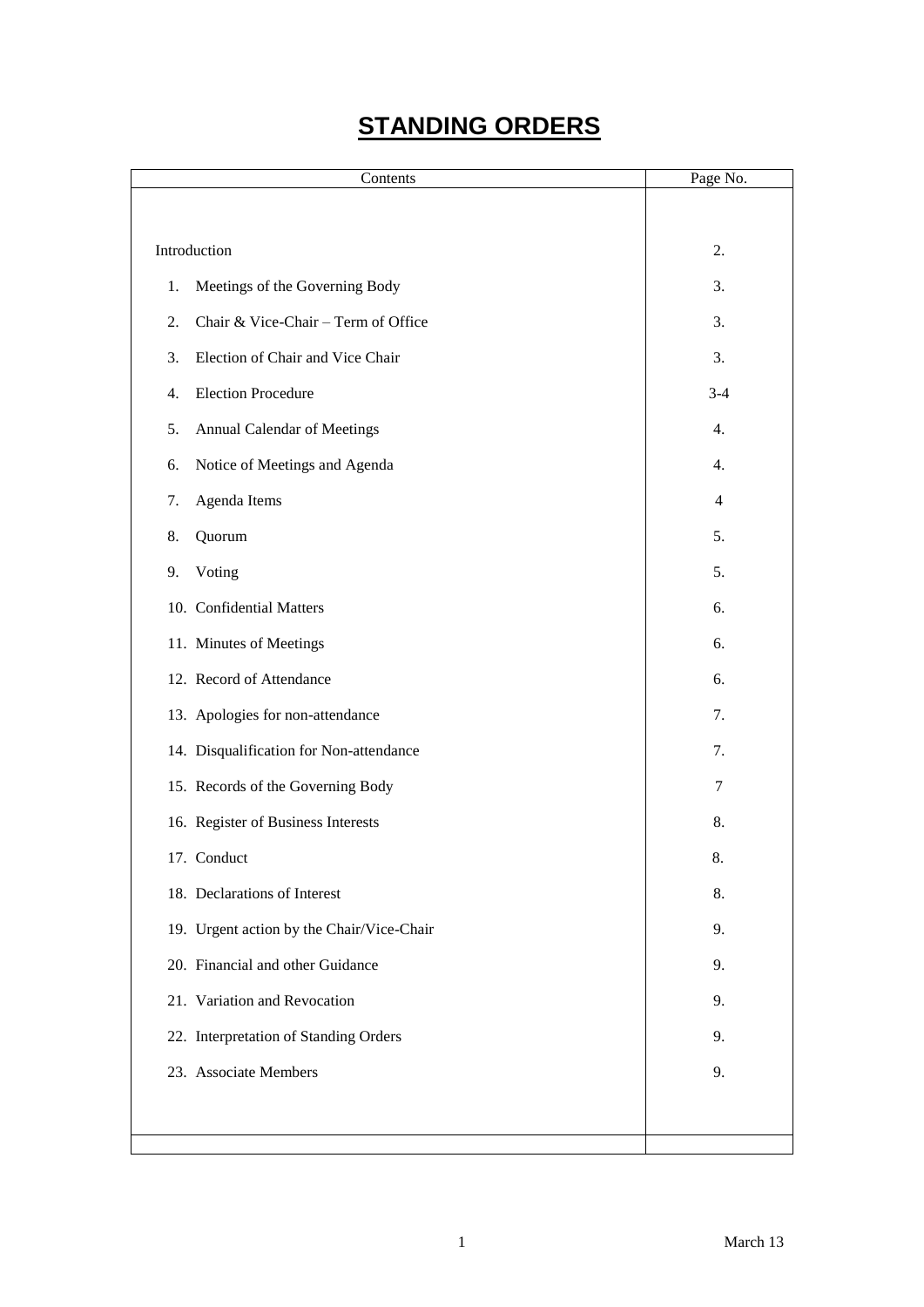## **INTRODUCTION**

## **Standing Orders**

Current legislation gives to Governing Bodies the flexibility to decide their own procedures unless there is a specific legislative requirement to operate in a particular way.

Whilst most Governing Bodies conduct business in a relatively informal way there is much benefit in having a framework to formalise the business of the Governing Body.

Standing Orders provide such a framework and can avoid disputes arising by procedures and conventions having been agreed previously by the Governing Body. Standing Orders cannot replace regulations or statutory guidance but are additional and supplementary to them.

Set out on pages 2 to 8 inclusive of this booklet are example Standing Orders. Governing Bodies should use the examples as a basis for discussion and take into account their own individual circumstances and adapt the Standing Orders as appropriate. Those points shown in *bold italics* are statutory requirements and cannot be adapted.

The advice contained in this booklet succeeds any previous advice on any matter detailed in this booklet.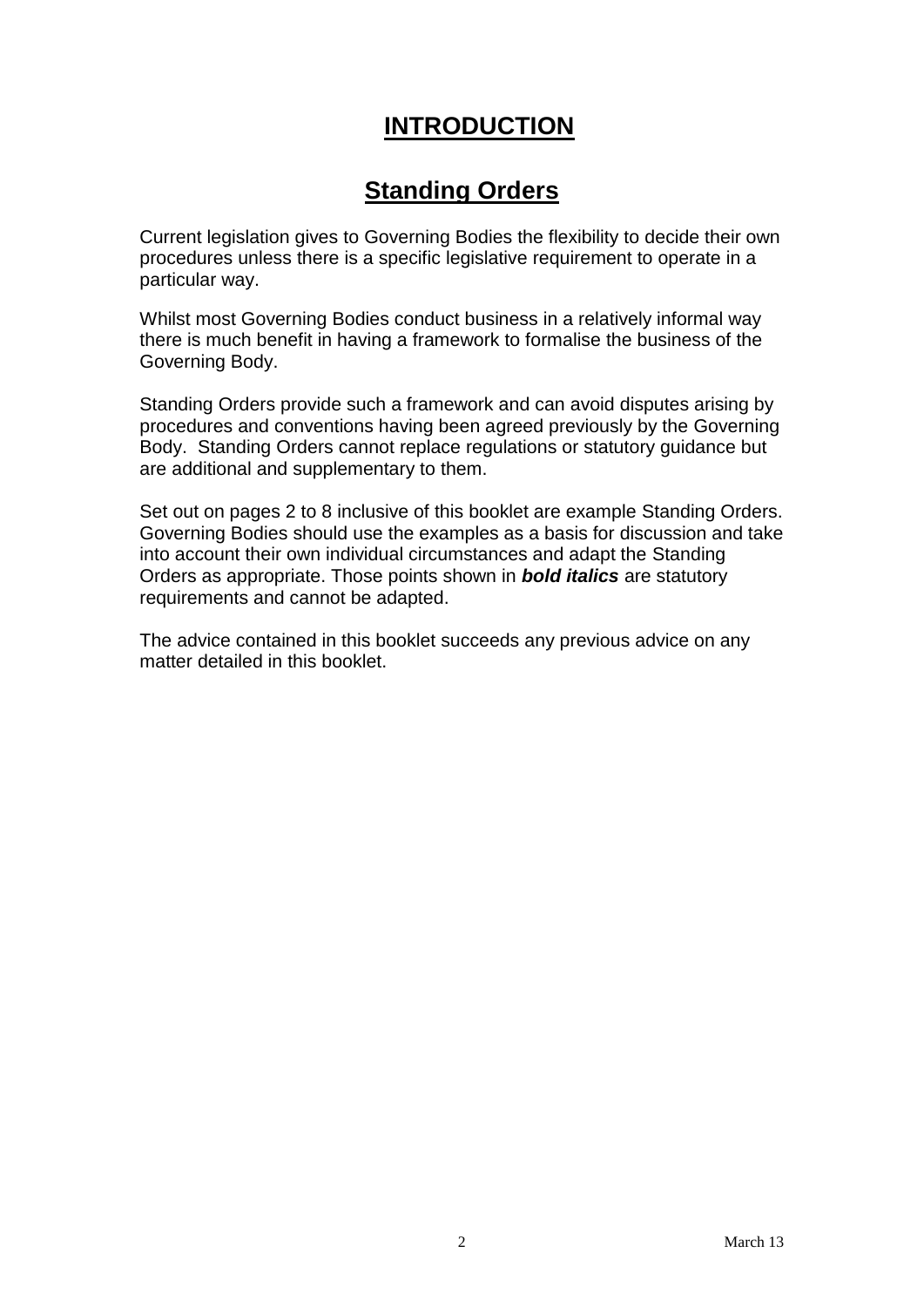## **Standing Orders for procedural workings of the Governing Body of the Husthwaite and Sessay Church of England Federation**

#### **1. Meetings of the Governing Body**

The Governing Body shall meet five times each school year. **(Note:**  *Governing Bodies are legally required to meet at least 3 times per school year***)**

#### **2. Chair and Vice-Chair – term of office**

The Chair and Vice-Chair shall have a term of office of one year. The term shall begin at the first Governing Body meeting of the autumn term at which the Chair and Vice-Chair are normally elected and shall end at the first meeting following the first anniversary of their election. In the event of the Chair and/or Vice-Chair ceasing to occupy their post(s) part way through their respective term(s) of office then their successor(s) shall serve out the remainder of their predecessor's term.

When the office of Chair or Vice-Chair becomes vacant the Governing Body must elect a new Chair or Vice-Chair at the next meeting. If the Chair is absent from a meeting, or if the Chair is vacant, the Vice-Chair will act as Chair for all purposes.

#### **3. Election of Chair and Vice-Chair**

The Clerk shall take the Chair for the item dealing with the election of the Chair and, in the event of a failure to elect a Chair, for the item dealing with the election of the Vice-Chair. In the event of the Governing Body failing to elect a Chair or a Vice-Chair the Governing Body shall elect a Chair for the meeting. In the event of the Governing Body failing to elect a Chair for the meeting then the meeting shall stand adjourned and the Clerk, acting in consultation with the immediate past Chair and the Headteacher, shall convene a further meeting within 28 days of the adjournment.

#### **4. Election of Chair and Vice-Chair – procedure**

*(*Note: Unless the Chair and/or Vice-Chair have been elected for a longer period the election of the Chair and Vice-Chair takes place at the first meeting of the Governing Body held in the autumn term. Governing Bodies are free to adapt the following procedure to suit their own needs*.)*

The following procedure shall apply to the election of the Chair and Vice-Chair:

• the Clerk shall invite nominations by a given date. These may be submitted in person, in writing or by telephone. A Governor may nominate him/herself;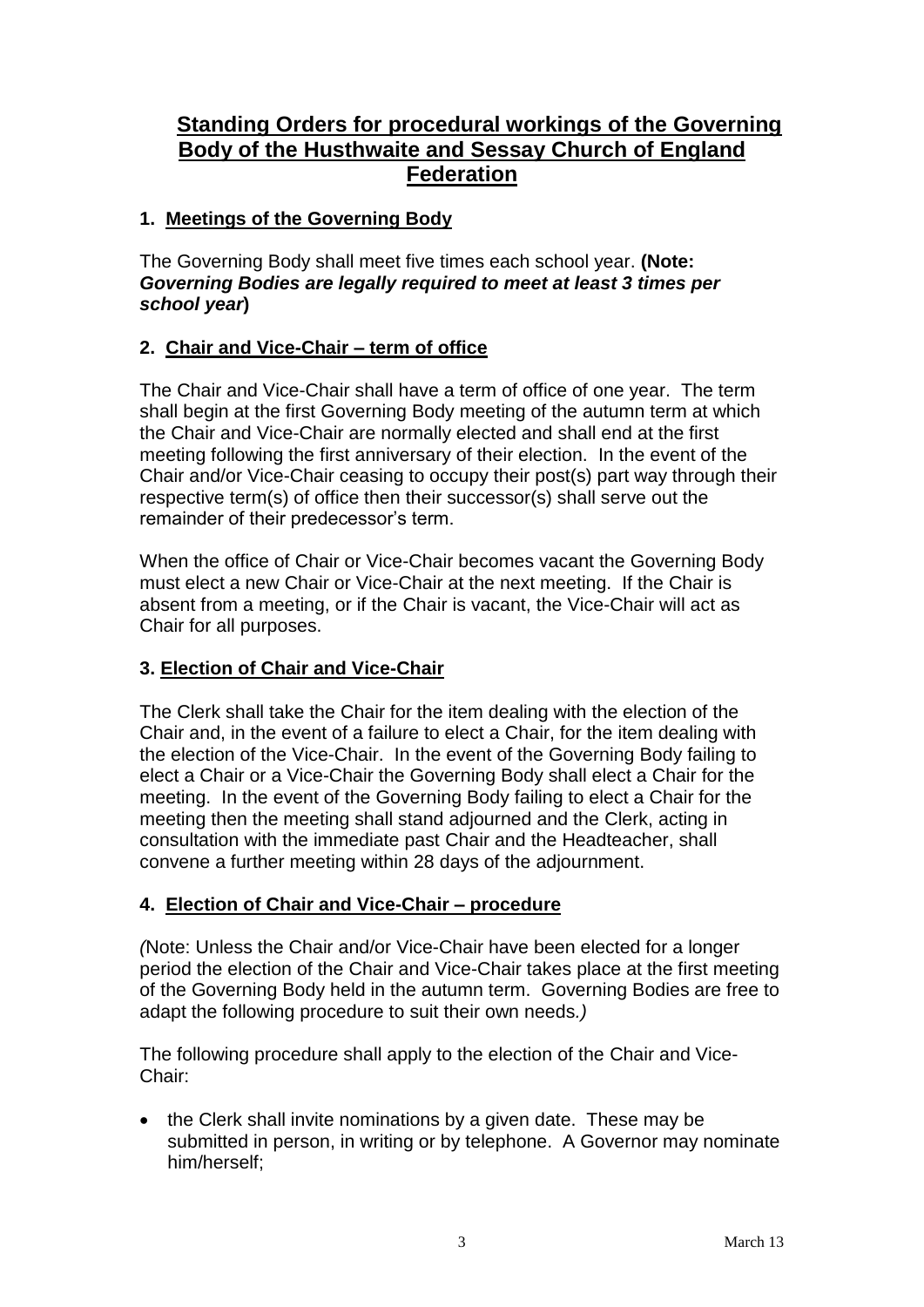• the nominated person(s) will be listed on the agenda of the next meeting of the full Governing Body when the election(s) will take place

- if only one candidate is nominated that candidate must withdraw from the meeting whilst the remaining Governors vote by secret ballot on whether to accept or reject the nominated candidate. In the event of an equality of votes the Clerk *does not* have a casting vote and a "no decision" shall be recorded in the minutes:
- the Governing Body will then decide on the procedure it wishes to adopt. It may repeat either the process outlined above, invite further nomination(s) from the meeting or decide on a different course of action. If a further candidate is nominated but the result is the same, or the candidate is rejected, the Clerk shall move on to the election of the Vice-Chair. Nominations for the election of the Chair shall then be placed as an item on the agenda for the next meeting of the Governing Body;
- if two candidates are nominated then both nominated candidates shall withdraw from the meeting whilst a secret ballot takes place. The Chair shall be elected by a simple majority of the votes cast. In the event of each candidate polling the same number of votes then the successful candidate shall be decided by the toss of a coin;
- if 3 or more candidates are nominated and none of the candidates achieves a simple majority of the votes cast (e.g. 5.3.3.) then there shall be a second secret ballot to try to achieve a candidate with a simple majority (e.g. 6.3.2.) or, failing that, the candidate with the fewest votes (e.g. 5.4.2.) shall be eliminated;
- the unsuccessful candidate may then return to the meeting and a further secret ballot takes place between the two remaining candidates;
- following his/her election the Chair shall take over the meeting immediately and conduct the election of the Vice-Chair using the same procedure.
- if the Governing Body fails to elect a Chair or a Vice-Chair it shall elect a Chair for the meeting;
- if the meeting fails to elect a Chair for the meeting then the meeting shall stand adjourned and shall be re-convened within fourteen days.

#### **5. Annual calendar of meetings and business**

At the first meeting of the autumn term the Governing Body shall approve a calendar of Governing Body and Committee meetings and of planned business for the ensuing year and the Clerk shall, within 14 days, of the meeting provide a copy of the calendar to all members of the Governing Body.

#### **6. Notice of meetings and agenda**

Every member of the Governing Body shall receive the following *at least seven clear days in advance of a meeting:* 

- *written notice of the meeting;*
- *a copy of the agenda for the meeting;*
- *a copy of any reports or papers to be considered at the meeting.*

This Standing Order shall not apply where the Chair of the Governing Body so determines on the ground that there are matters demanding urgent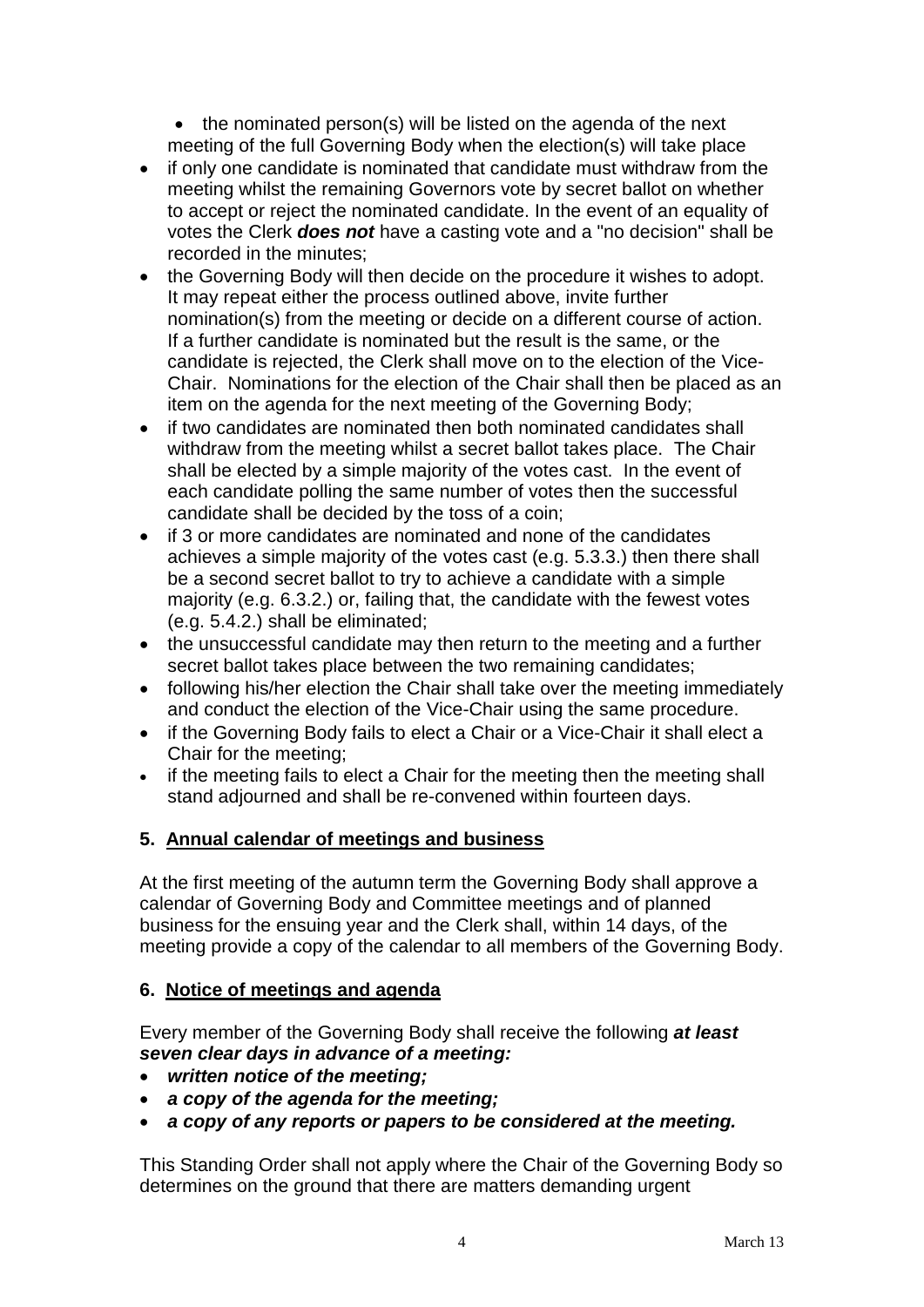consideration. In that case the written notice of the meeting shall state that fact and the agenda, reports and other papers to be considered at the meeting are received within such shorter period, as the Chair shall direct.

Where the Governing Body agrees, notice can be sent by email but this should be discussed in the FGB and a protocol agreed. Governors who have shared family emails should set up one for themselves which is not accessed by other family members and all aspects of confidentiality should be discussed.

## **7. Agenda Items**

With the agreement of the Chair of the Governing Body or of the relevant Committee any member of the Governing Body shall be entitled to include, on the agenda for any Governing Body or Committee meeting, an item(s) on any particular issue provided that written notice thereof is given, as appropriate, to the Chair of the Governing Body, or of the relevant Committee and to the Clerk at least 14 days prior to the meeting taking place.

### **8**. **Quorum**

- *the quorum for a meeting of the Governing Body shall be not less than 50% of the number of Governors in post at the time of the meeting* or such other number as may be determined from time to time by regulations issued by the Department for Education;
- *the quorum for a meeting of any Committee of the Governing Body shall be at least three (3) Governors who are members of that Committee;*
- *associate members shall not be included in the calculation for quorum purposes.*

## **9. Voting**

- every proposition shall be seconded prior to the vote being taken;
- every proposition shall be determined by a show of hands or, at the discretion of the Chair of the meeting, by general consensus;
- only those Governors at the meeting and present in the room at the time of the proposition being put by the Chair shall be entitled to vote; (please note the one exception to this is a vote to change the name of the school where ALL Governors would be required to vote and for this reason a proxy vote is allowed, this would also require the school to adopt the 2012 School Governance (Constitution) (England) Regulations)
- in the event of a tied vote the Chair shall have a second or casting vote;
- after a proposition is put from the Chair, but before the vote is taken, any two Governors by show of hands may require that the voting be recorded in the minutes of the meeting to show whether each Governor present gave his/her vote for or against the proposition or abstained from voting. It is recommended that this would be a confidential minute;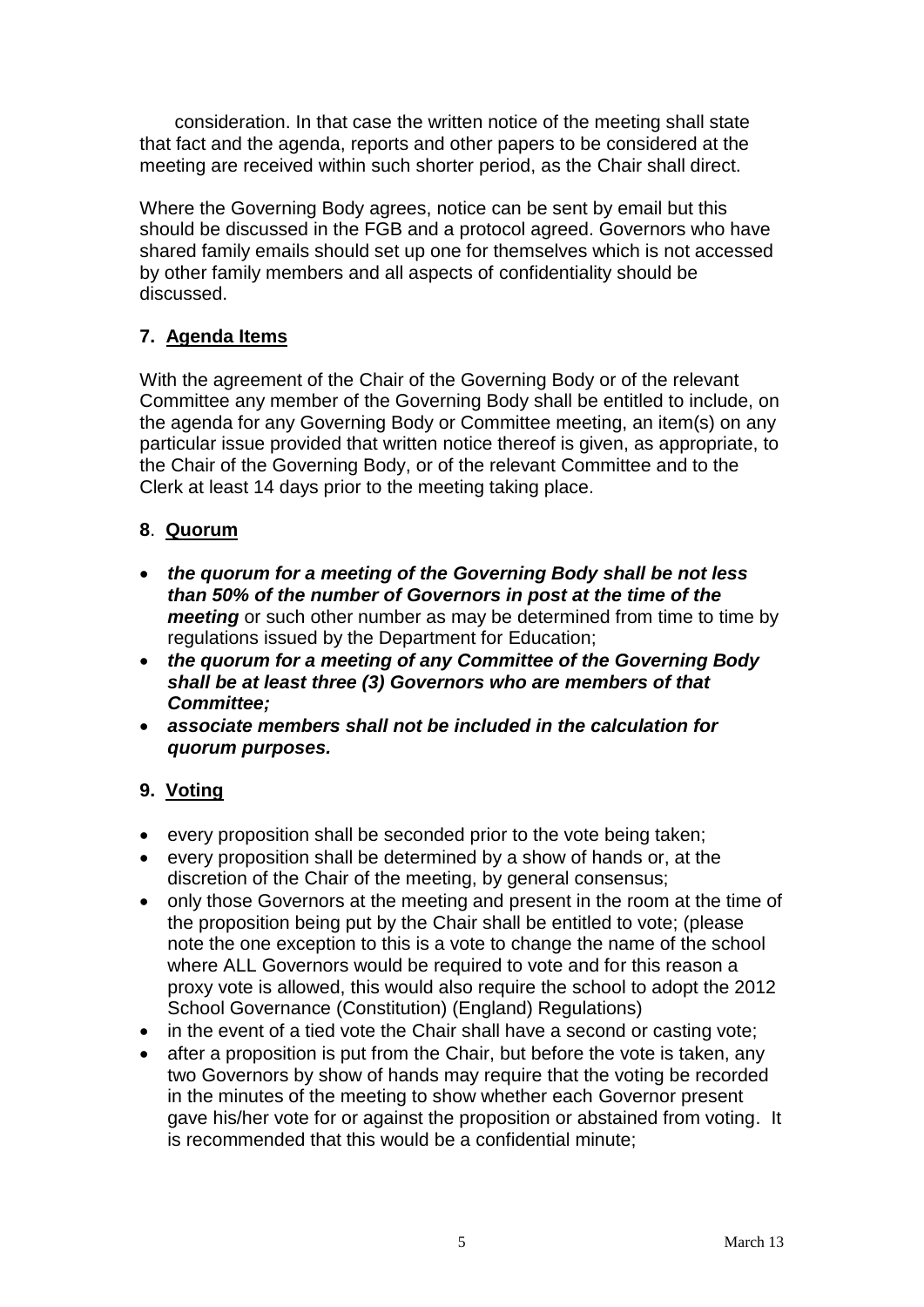• after a proposition is put from the Chair, but before the vote is taken, any two Governors by show of hands may require that the voting shall be by secret ballot;

• in the event of requisitions for both a secret ballot and a recorded vote then the requisition for the secret ballot shall take precedence and no action shall be taken on the requisition for a recorded vote.

#### **10. Confidential Matters**

Prior to the consideration of or discussion on any matter on any agenda for a meeting of the Governing Body or of any Committee, consideration shall be given as to whether the matter includes confidential information and the Governing Body or Committee shall determine whether the public or any other person, not being a member of the Governing Body, should be excluded from the meeting during the consideration of the matter. In the event of any matter being deemed to be confidential then the minutes of the discussion and decision *shall be excluded* from the minutes of the meeting to be made available for public inspection. This Standing Order is additional to the requirement for Governors to withdraw from a meeting and take no part in the consideration or voting on any item in which they have a declarable interest as required by Standing Order 18.

#### **11. Minutes of Meetings**

The draft minutes of all Governing Body and Committee meetings shall be approved by the Chair of the meeting within 14 days of the meeting having taken place. Thereafter the approved draft Governing Body minutes shall be circulated to all members of the Governing Body within 21 days of the meeting having taken place.The minutes of Committee meetings shall be circulated with the agenda for the next succeeding Governing Body meeting.

*All non-confidential minutes shall be made available for public inspection only after they have been submitted for approval to the next succeeding meeting of the Governing Body or Committee, as appropriate.*

#### **12. Record of Attendance**

Every Governor attending a meeting of the Governing Body or of any of its Committees of which s/he is a member shall sign her/his name in the attendance book or sheet provided for that purpose.

#### **13. Apologies for non-attendance at meetings of the Governing Body**

All apologies together with the reason(s) for non-attendance at a meeting of the Governing Body shall be submitted to the Clerk or to the Chair not later than the commencement of the meeting. *The Governing Body shall then determine whether such absence(s) should be treated as a 'consented' or 'non-consented' absence(s) and recorded as such in the minutes of*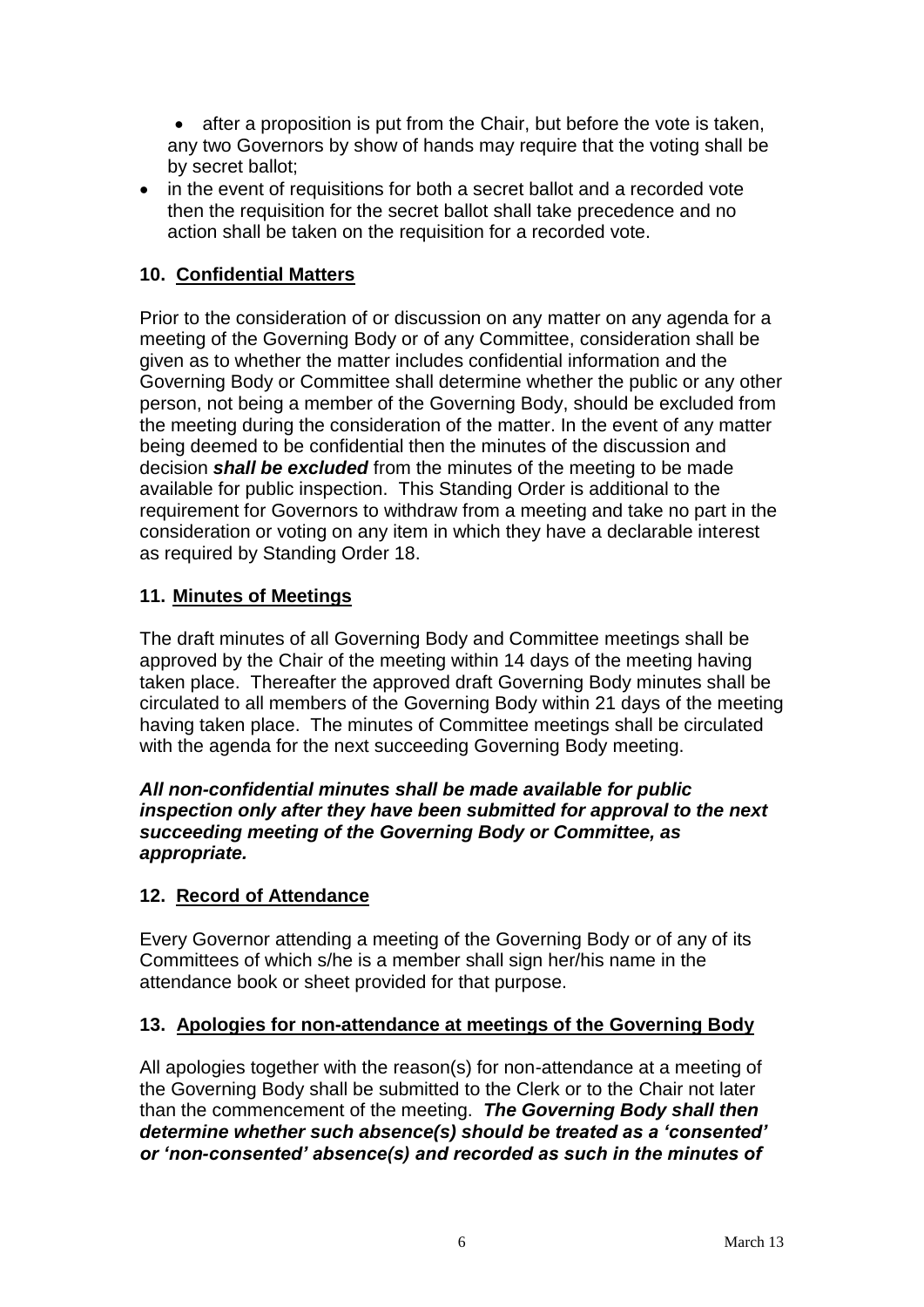*the meeting.* The failure to submit an apology shall be deemed to be a 'non-consented' absence and recorded as such in the minutes of the meeting.

#### **14. Disqualification for non-attendance**

*Any Governor, with the exception of the head teacher, who fails to attend any meeting of the Governing Body for a consecutive period of 6 months without the approval of the Governing Body, and such approval being recorded in the minutes, shall be automatically disqualified from serving as a Governor. The period of 6 months shall begin from the date of the first meeting missed by the Governor. Foundation (but not exofficio foundation) Governors, Community Governors, Partnership Governors or Sponsor Governors so disqualified shall not be eligible for nomination, election or re-appointment as a Governor of any category for a period of 12 months immediately following his/her disqualification. Parent or Staff Governors are eligible for nomination and election (or appointment in the case of Parent Governors) immediately following their disqualification.* 

#### **15. Records of the Governing Body**

The Clerk to the Governing Body shall be responsible for maintaining and keeping up to date the records of the Governing Body which for the purpose of this Standing Order shall comprise the following:

- the minutes of the meetings of the Governing Body and its Committees;
- the record of attendance;
- copies of self-declaration forms to confirm that Governors are not disqualified for any of the criteria listed;
- any such other records as may be determined from time to time by formal resolution of the Governing Body.

The records of the Governing Body shall be kept in a secure place provided at the school and shall be available for inspection by the public, members of the Governing Body, parents of pupils at the school and the Local Authority. Confidential items and confidential minutes shall not be made available for public inspection.

#### **16. Register of business interests**

Every Governor shall complete the register of business interests within one month of their election/appointment as a Governor. Entries in the register shall be updated as and when necessary and in any event annually. In the event of any Governor having no registerable business interests then a NIL return shall be recorded for that Governor(s).

#### **17. Conduct**

All Members of the Governing Body shall abide by the The Nolan Principles on Public Life as follows: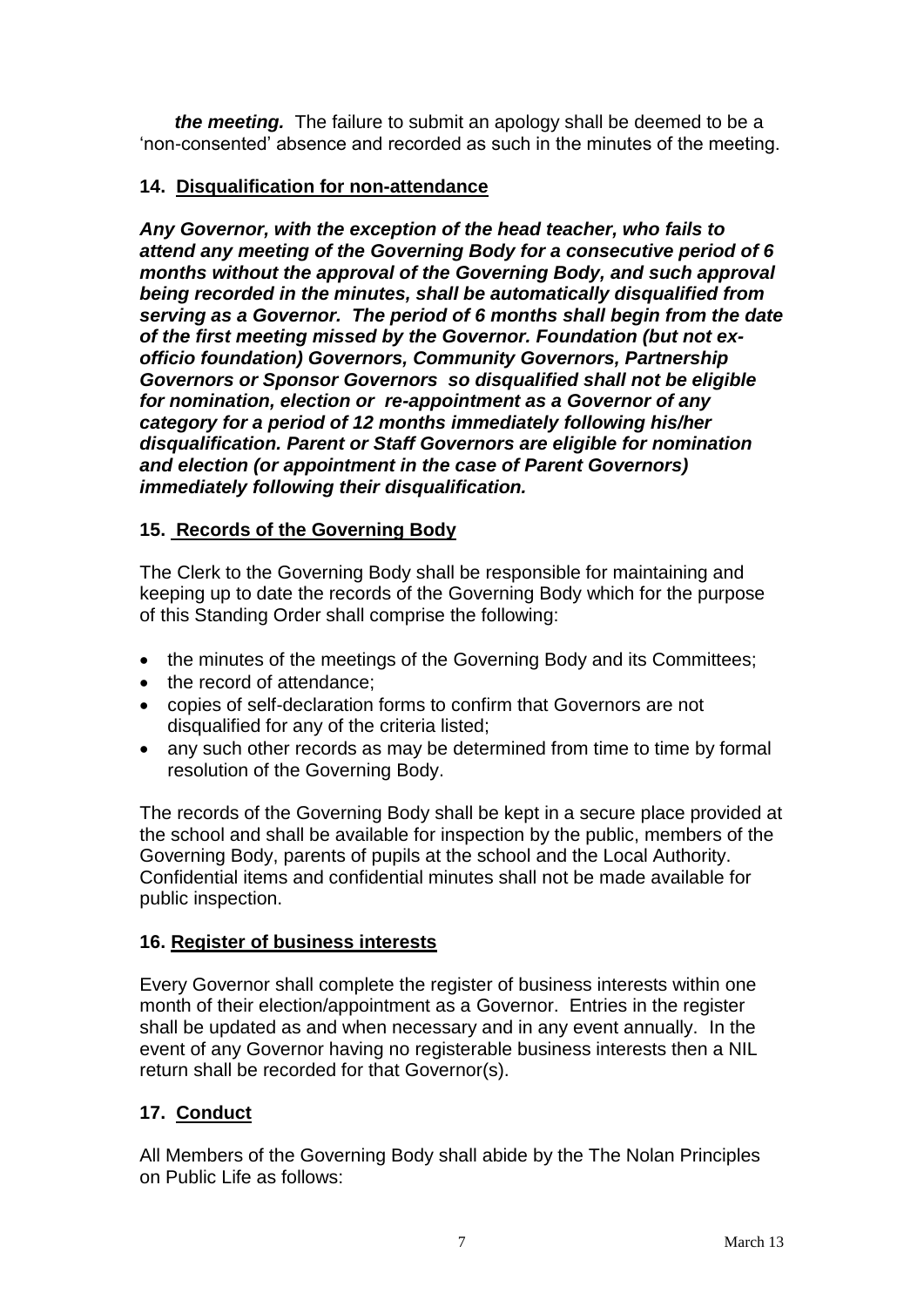**Selflessness** - holders of public office should take decisions solely in terms of the public interest. They should not do so in Order to gain financial or other material benefits for themselves their family, or their friends;

- **Integrity** holders of public office should not place themselves under any financial or other obligation to outside individuals or organisations that might influence them in the performance of their official duties;
- **Objectivity**  in carrying out public business; including making public appointments, awarding contracts, or recommending individuals for rewards and benefits; holders of public office should make choices on merit;
- **Accountability**  holders of public office are accountable for their decisions and actions to the public and must submit themselves to whatever scrutiny is appropriate to their office;
- **Openness**  holders of public office should be as open as possible about all the decisions and actions that they take. They should give reasons for their decisions and restrict information only when the wider public interest clearly demands;
- **Honesty**  holders of public office have a duty to declare any private interests relating to their public duties and to take steps to resolve any conflicts arising in a way that protects the public interest;
- **Leadership** -holders of public office should promote and support these principles by leadership and example.

#### **18. Declarations of interest**

*If any member of the Governing Body has any interest, whether pecuniary or otherwise, in any item on the agenda for any meeting at which they are present, they shall declare such interest prior to the consideration of that item and shall immediately leave the room and take no part in the consideration of or voting on that item.*

#### **19. Urgent action by the Chair/Vice-Chair of the Governing Body**

*Where it is not reasonably practical to hold a meeting of the Governing Body (or of the relevant Committee that has the delegated authority to deal with any matter) or where the relevant 7 days notice of the meeting cannot be given and there will be a delay that would be seriously harmful to the school or to any pupil or member of staff if the matter is not dealt with then the Chair (or in his absence the Vice-Chair) shall have authority to take such action as is deemed appropriate in the circumstances to deal with the matter. Such action must be reported to the next available meeting of the Governing Body or Committee.*

#### **20. Financial and other guidance**

The Governing Body and any Committee(s) established by it shall, at all times, abide by the North Yorkshire County Council Financial Standing Orders and any directions that may be issued by the Children and Young People's Service (LA) under The Code of Practice on Local Education Authority –